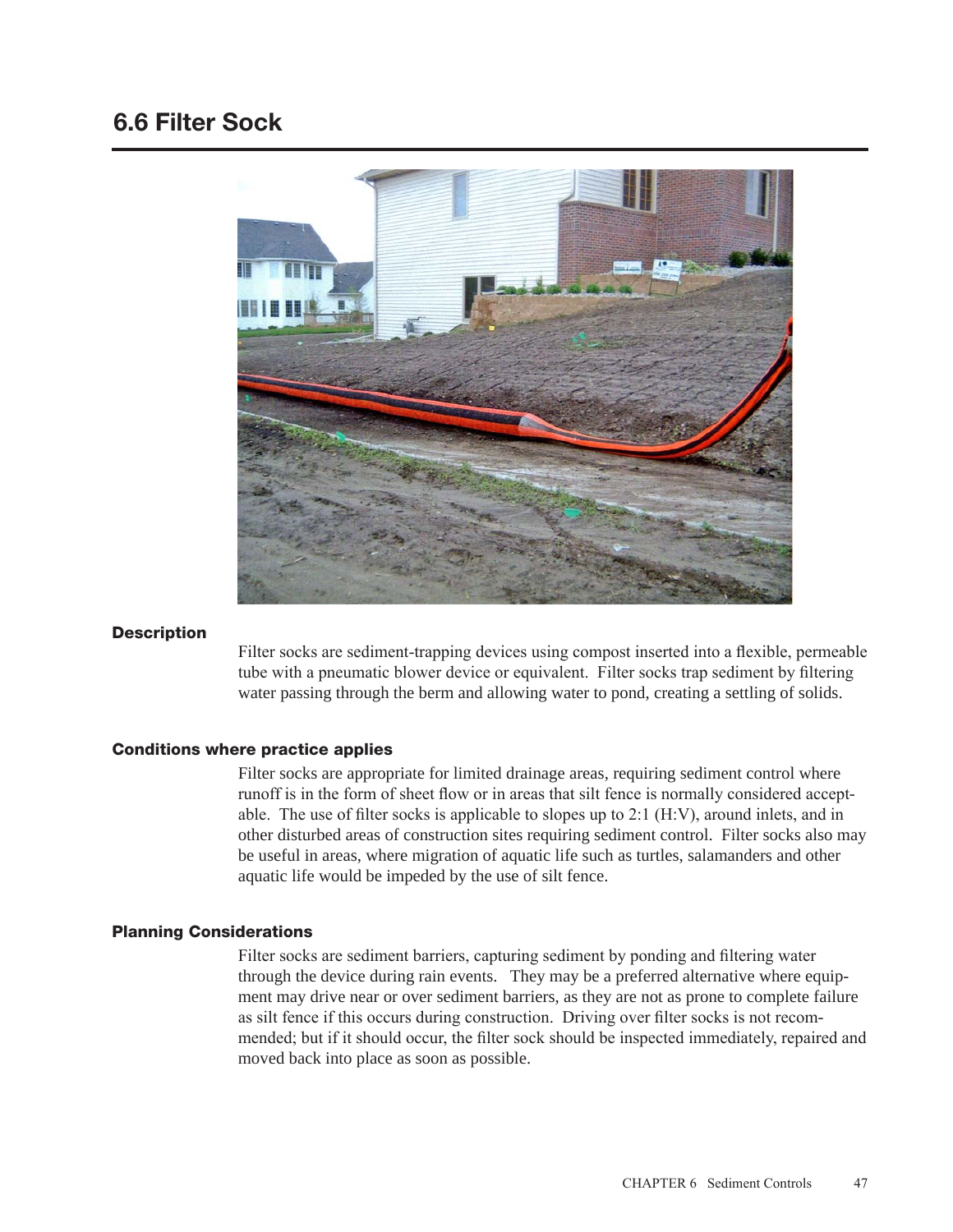#### Design Criteria

Typically, filter socks can handle the same water flow or slightly more than silt fence. For most applications, standard silt fence is replaced with 12" diameter filter socks. However, proper installation is especially important for them to work effectively.

*Materials –* Compost/mulch used for filter socks shall be weed free and derived from a well-decomposed source of organic matter. The compost shall be produced using an aerobic composting process meeting CFR 503 regulations, including time and temperature data indicating effective weed seed, pathogen and insect larvae kill. The compost shall be free of any refuse, contaminants or other materials toxic to plant growth. Non-composted products are not acceptable.

Materials should meet the following requirements: pH between 5.0-8.0; 100% passing a 2" sieve and a minimum of 70% greater than the 3/8" sieve; moisture content is less than 60%; material shall be relatively free  $\left($  < 1% by dry weight) of inert or foreign man made materials.

*Level Contour –* Place filter socks on the level contour of the land so that flows are dissipated into uniform sheet flow. Flow coming to filter socks must not be concentrated and the filter sock should lie perpendicular to flows.

*Flat Slopes –* When possible, place filter socks at a 5' or greater distance away from the toe of the slopes in order for the water coming from the slopes to maximize space available for sediment deposit (see the illustration). When this is not possible due to construction limitations, additional filter socks may be required upslope of the initial filter sock (see the chart below for appropriate slope lengths and spacing).

*Flow Around Ends –* In order to prevent water flowing around the ends of filter socks, the ends of the filter socks must be constructed pointing upslope so the ends are at a higher elevation.

*Vegetation –* For permanent areas, seeding filter socks is recommended to establish vegetation directly in the sock and immediately in front and back of the sock at a distance of 5 feet. Vegetating on and around the filter socks will assist in slowing down water for filtration creating a more effective longer-term sediment control.

*Drainage Area:* Generally filter socks are limited to  $\frac{1}{4}$  to  $\frac{1}{2}$  acre drainage area per 100 foot of the sediment barrier. Specific guidance is given in the chart below.

| Slope         | Ratio (H:V)   | 8"  | 12" | 18" | 24" |
|---------------|---------------|-----|-----|-----|-----|
| $0\% - 2\%$   | $10\% - 20\%$ | 125 | 250 | 300 | 350 |
| 10% - 20%     | $50:1 - 10:1$ | 100 | 125 | 200 | 250 |
| $2\% - 10\%$  | $10:1 - 5:1$  | 75  | 100 | 150 | 200 |
| $20\% - 33\%$ | $5:1 - 2:1$   |     | 50  | 75  | 100 |
| $>50\%$       | >2:1          |     | 25  | 50  | 75  |

Table 6.6.1 Maximum Slope Length Above Filter Sock and Recommended Diameter

Note: For larger drainage areas, see standards for temporary diversions, sediment traps and sediment basins.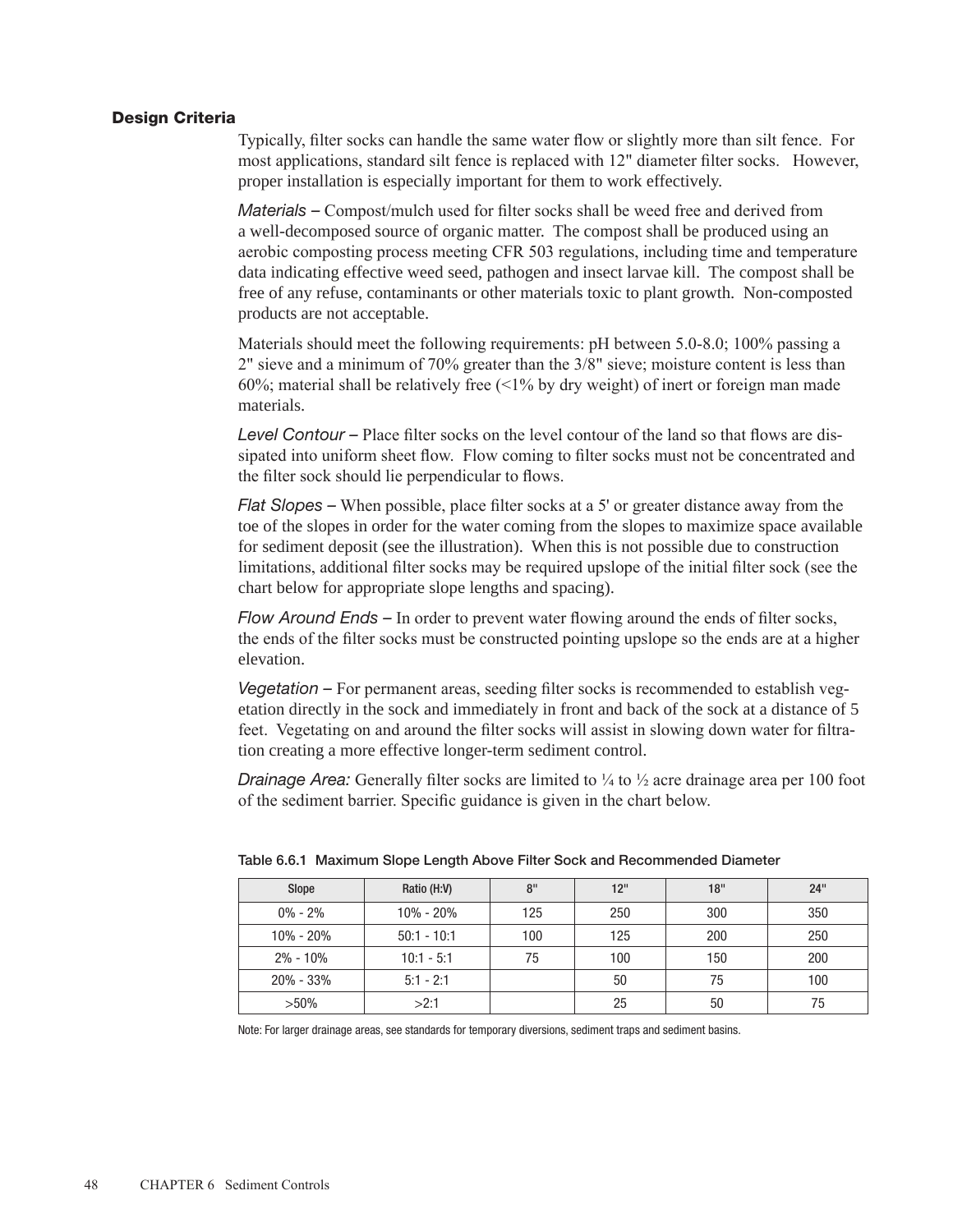*Dispersing flow –* Sheet flow and runoff should not exceed berm height or capacity in most storm events. If overflow of the berm is a possibility, a larger filter sock should be installed or an alternative sediment control should be used.

*Maintenance –* Filter socks should be regularly inspected to make sure they hold their shape, are ponding, and allowing adequate flow through. If ponding becomes excessive, filter socks should be replaced. Used filter socks may be cut and the compost dispersed and seeded to prevent captured sediment from being resuspended.

*Removal* – When construction is completed on site, the filter socks may be cut and dispersed with a loader, rake, bulldozer or other device to be incorporated into the soil or left on top of the soil for final seeding. The mesh netting material will be disposed of in normal trash container or removed by the contractor.

## **References**

Standard Specification for Compost for Erosion/Sediment Control (Filter Berms) AASHTO Designation: MP-9 http://www.iaasla.org/NEWS/FILES/AASHTO-Filterberm6.doc